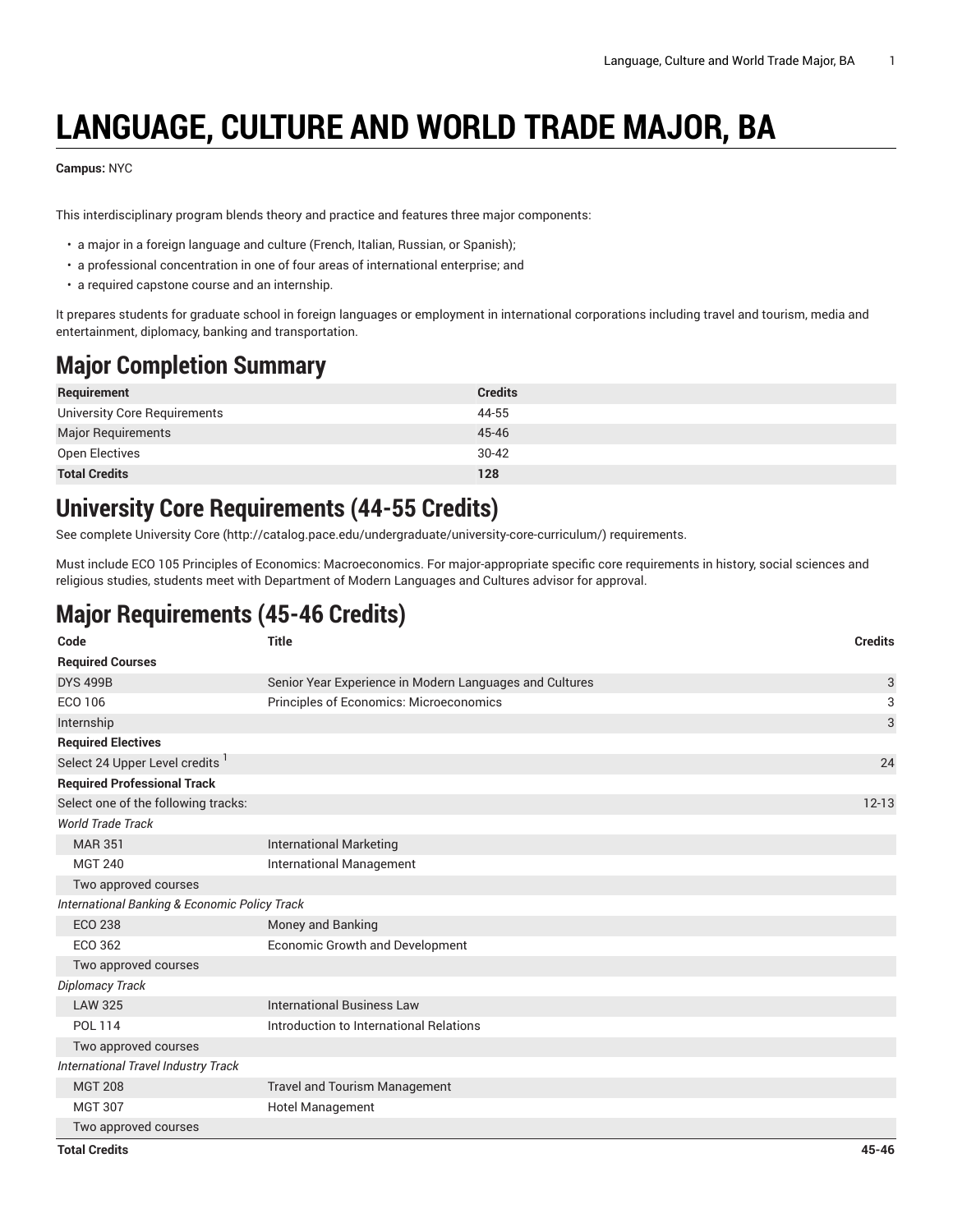1 At least six of these courses must be 300-level and in French, Italian, Russian or Spanish.

# **Open Electives (30-42 Credits)**

| Code                                                               | <b>Title</b>                                                                                         | <b>Credits</b>            |
|--------------------------------------------------------------------|------------------------------------------------------------------------------------------------------|---------------------------|
| <b>Open Electives</b>                                              |                                                                                                      |                           |
| Includes following required Auxiliary Courses:                     |                                                                                                      | 30-42                     |
| <b>ECO 105</b>                                                     | Principles of Economics: Macroeconomics                                                              |                           |
| ECO 360                                                            | <b>International Economics</b>                                                                       |                           |
| <b>MAR 250</b>                                                     |                                                                                                      |                           |
| <b>MAT 117</b>                                                     | <b>Elementary Statistics</b>                                                                         |                           |
| <b>MGT 150</b>                                                     | Managerial and Organizational Concepts                                                               |                           |
| <b>LAW 101</b>                                                     | <b>Business Law I</b>                                                                                |                           |
| <b>RES 106</b>                                                     | Religions of the Globe                                                                               |                           |
| <b>Total Credits</b>                                               |                                                                                                      | $30 - 42$                 |
| 1                                                                  | Note that these courses may be taken for core curriculum and/or open elective credit.                |                           |
| <b>Course</b>                                                      | <b>Title</b>                                                                                         | <b>Credits</b>            |
| <b>First Year</b>                                                  |                                                                                                      |                           |
| Fall                                                               |                                                                                                      |                           |
| <b>ENG 110</b>                                                     | Composition                                                                                          | 3                         |
| <b>MAT 104</b>                                                     | <b>Finite Mathematics</b>                                                                            | $\sqrt{3}$                |
| <b>UNV 101</b>                                                     | First-Year Seminar. Introduction to University Community                                             | 1                         |
| First Second Language Course. See Advisor for guidelines           |                                                                                                      | $\ensuremath{\mathsf{3}}$ |
|                                                                    | Two Western Heritage (AOK2) courses, Writing Enhanced (WE), Learning Community (LC) courses          | 6                         |
|                                                                    | <b>Credits</b>                                                                                       | 16                        |
| <b>Spring</b>                                                      |                                                                                                      |                           |
| <b>ENG 120</b>                                                     | <b>Critical Writing</b>                                                                              | 4                         |
| <b>COM 200</b>                                                     | <b>Public Speaking</b>                                                                               | $\ensuremath{\mathsf{3}}$ |
| One Lab science course                                             |                                                                                                      | 3                         |
| <b>CIS 101</b>                                                     | Introduction to Computing                                                                            | $\ensuremath{\mathsf{3}}$ |
| Second Language Course, if applicable                              |                                                                                                      | 3                         |
|                                                                    | <b>Credits</b>                                                                                       | 16                        |
| <b>Second Year</b>                                                 |                                                                                                      |                           |
| Fall                                                               |                                                                                                      |                           |
| ECO 105                                                            | Principles of Economics: Macroeconomics (Analysis of Human, Social, and Natural<br>Phenomena (AOK5)) | 3                         |
| <b>ENG 201</b>                                                     | Writing in the Disciplines                                                                           | 3                         |
| <b>MAT 117</b>                                                     | Elementary Statistics (Analysis of Human, Social, and Natural Phenomena (AOK5))                      | 4                         |
| One Major Language 200-level course                                |                                                                                                      | 3                         |
| One Humanistic and Creative Expression (AOK4) course               |                                                                                                      | 3                         |
|                                                                    | <b>Credits</b>                                                                                       | 16                        |
| <b>Spring</b>                                                      |                                                                                                      |                           |
| ECO 106                                                            | Principles of Economics: Microeconomics                                                              | 3                         |
| One Major Language 200-level or higher course                      |                                                                                                      | 3                         |
| <b>MGT 150</b>                                                     | Managerial and Organizational Concepts                                                               | 3                         |
|                                                                    | One Humanistic and Creative Expression (AOK4) course (Writing Enhanced (WE) course)                  | 3                         |
| One Analysis of Human, Social, and Natural Phenomena (AOK5) course |                                                                                                      | 3                         |
| One Civic Engagement (CE) Course                                   |                                                                                                      | 3                         |
|                                                                    | <b>Credits</b>                                                                                       | 18                        |
| <b>Third Year</b>                                                  |                                                                                                      |                           |
| Fall<br><b>MAR 250</b>                                             |                                                                                                      |                           |
|                                                                    | Auxiliary course                                                                                     |                           |